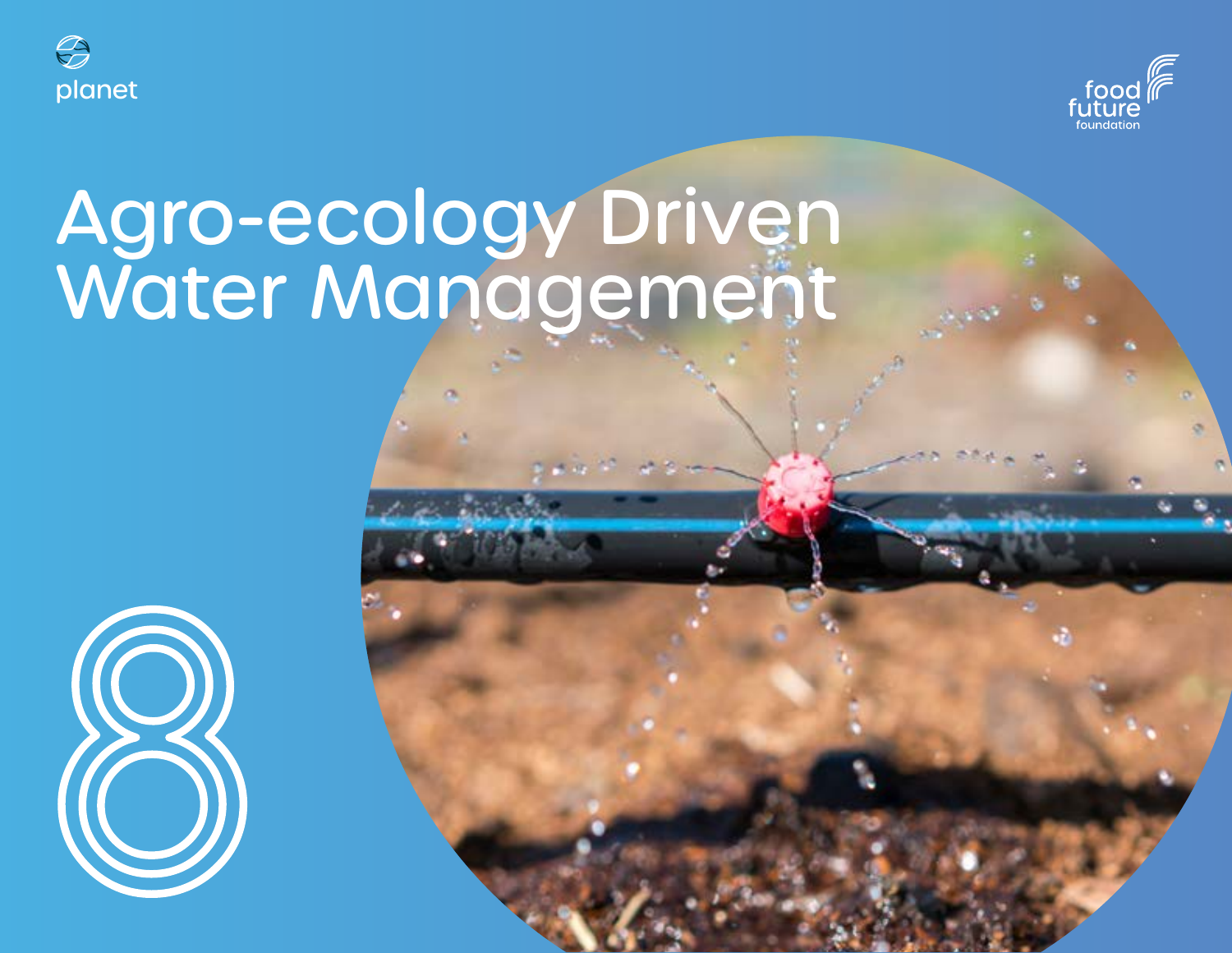### able Area

In bringing agro-ecology at the centre of land and water It for greater water resource efficiency, environmental justice, h to poor and more inter-generational equity.

ainfall of 1105 mm and a land area of es, India's annual estimated water out 3880 billion cubic metres (BCM). -studies (1985-2015) by Central Water  $\mathcal{C}$ ) showed that the average annual water is estimated at 1999.20 BCM, out of BCM can actually be utilised.

sins like the Indus, Sabarmati, Pennar, and ly becoming "closed" basins, with little ther development. The 2030 Water of the World Bank characterises India's allenge as the problem of soaring demand, and finite availability of water. If the current d continues, about half of the demand for et by 2030. At least 54% of India has been ah to extremely water-stressed, and almost  $\frac{1}{2}$  are at higher risk of surface-water supply west India, the country's breadbasket, is

mentation of water is getting increasingly needs to be focussed on-demand vater on finding sustainable solutions to our India's water crisis: The big picture



Source: http://data.worldbank.org

planet

facing high stress.

water problem.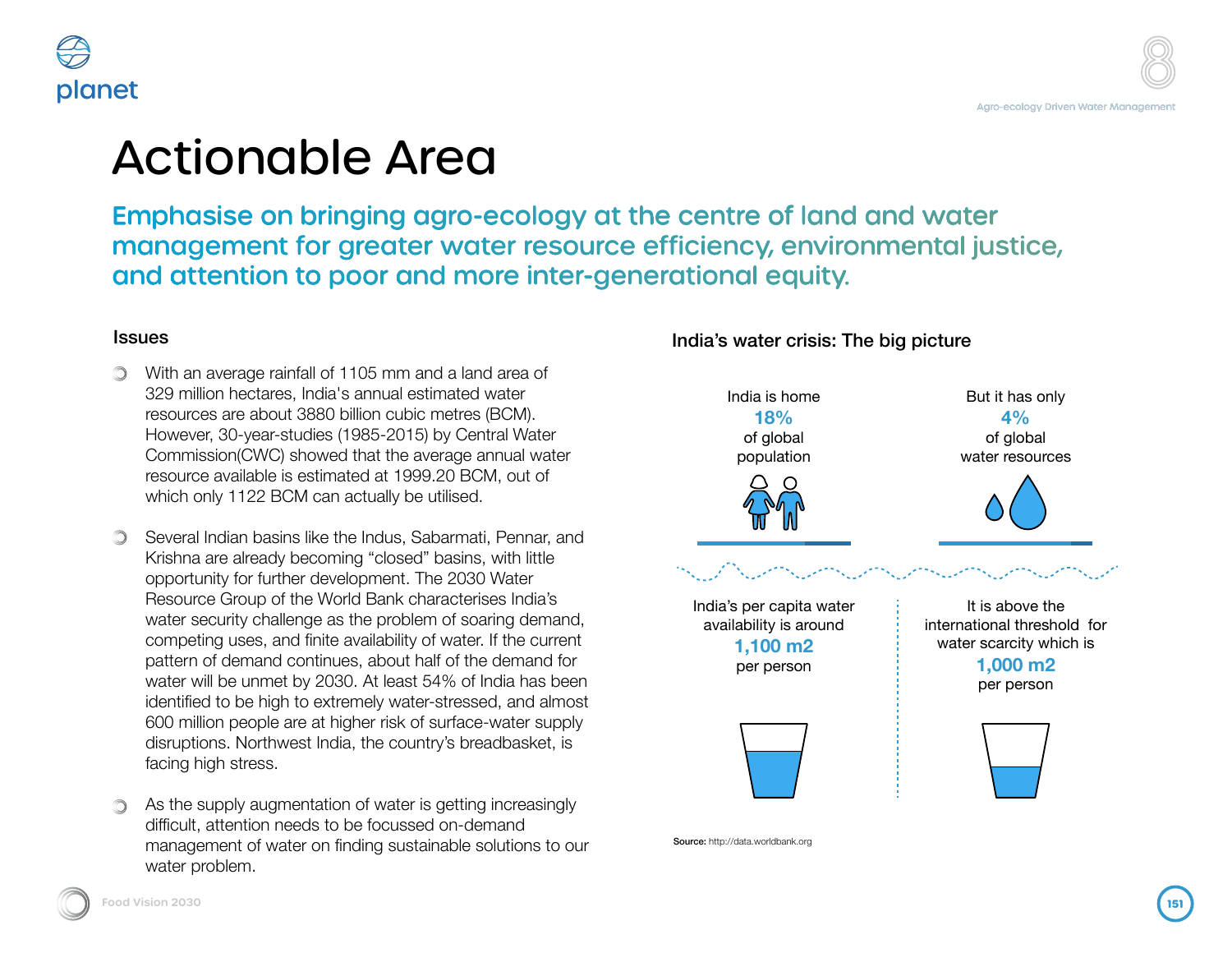



**Example 2** Agriculture is the largest user of water. A recent study by NABARD and ICRIER estimated that about 78% of India's annual freshwater withdrawals are for agricultural purposes. FAO's AQUASTAT database puts this figure closer to 90%. The NABARD-ICRIER study identified three "water guzzler" crops - rice, wheat, and sugarcane - which occupy about 41% of the gross cropped area and consume more than 80% of the freshwater withdrawals for irrigation. This has meant grave inequity in irrigation distribution across crops and farmers and a strong mismatch between existing water endowments and the water demanded by these water-guzzling crops.

# **Status**

- Farmers grow such water-guzzling crops even in areas of patent water shortage due to the structure of incentives and steady markets for these crops. Therefore, even a small reduction in the area under these crops, in a region-specific manner that does not endanger food security, would go a long way in addressing India's water problem.
- In a recent paper written for FAO-NITI Ayog National Consultation, the possible crop switches in Kharif and rabi seasons were explored. The results showed that we could save about 18-36% of the water applied in agriculture through seasonally appropriate agro-ecologically suitable crop replacements. Given that water-intensive crops currently occupy over 30% of the gross irrigated area in these states, the amount of water saved annually would be

considerable. However, the rapidly deteriorating water situation poses a very serious constraint to maintaining the productivity levels of water-intensive crops, especially in states like Punjab and Haryana. A study also showed that the Eastern states, which are safe in their groundwater reserves, are net importers while the water-scarce regions are net exporters of water.

- Price incentives play a vital role in correcting the anomalies in water resource efficiency in agriculture by promoting cropping patterns appropriate to the local agroecology. However, the fundamental feature of the post-Covid food system is that it should cover a larger number of both farmers and consumers and evolve a stronger regulatory framework for agricultural markets, especially for food. Along with initiatives at rationalising water use in agriculture, we also need to focus on conserving rainwater through watershed management.
- MGNREGA is currently being used by many government and non-government agencies for public investment in water infrastructure. Since the outbreak of Covid-19, the uptake of MGNREGA has considerably increased, which could be leveraged for greater water conservation and groundwater recharge with locally appropriate technologies. Another major point of action is the management of our irrigation commands.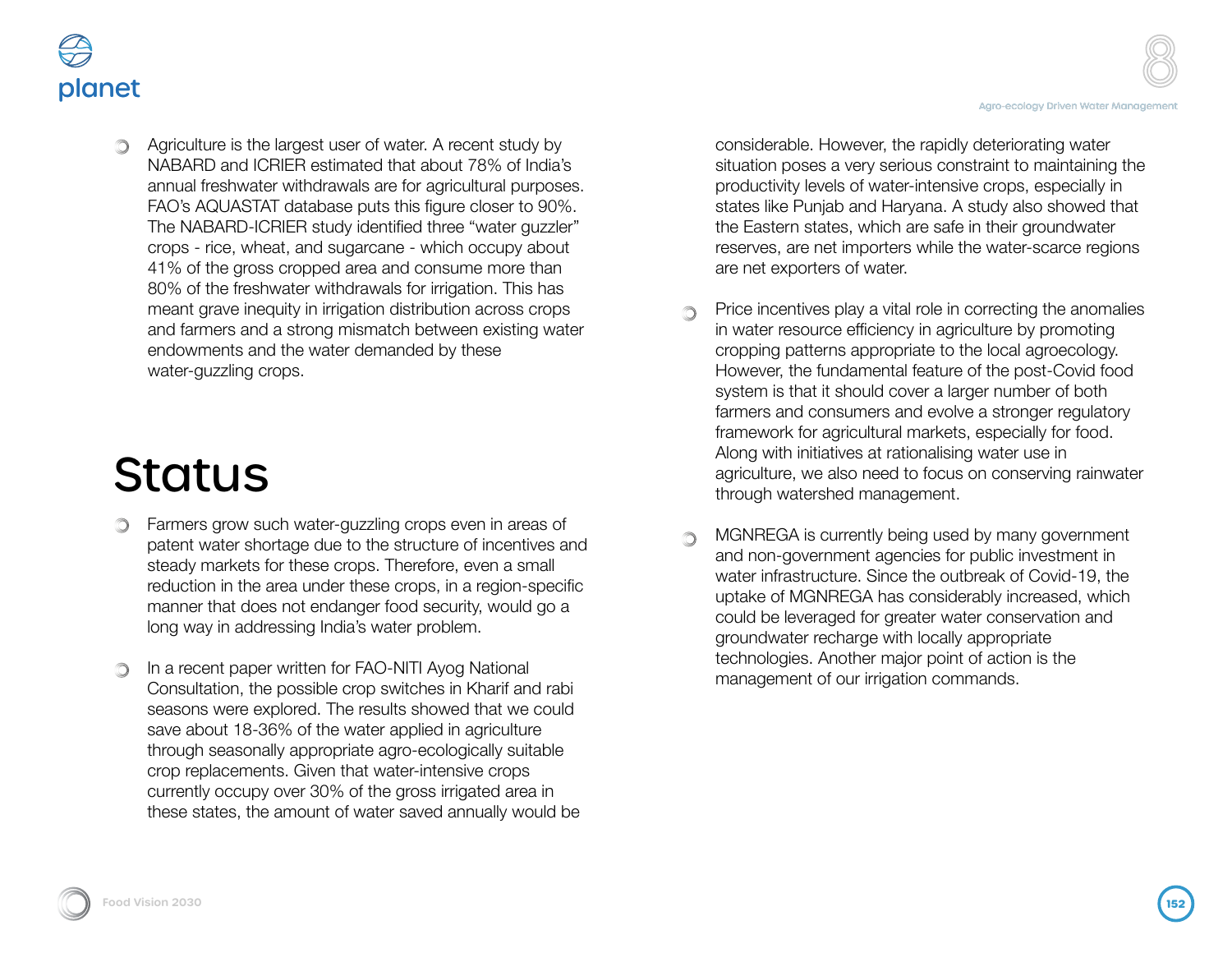

## Vision 2030

Implement science & technology-based agro-ecology-driven inclusive and productive water and land management for food system transformation in India. By bringing agro-ecology at the centre of land and water management, science and technology interventions operate within limits set by the ecosystem.

India will face severe water stress

Water stress by river basin in 2050



Severity level (water exploitation rate)

 $N$ o (< 0.1) Low (0.1-0.2) Medium (0.2-0.4) Severe (>0.4)

Note: Water stress is a measure of the total, annual average water demand of freshwater in a river basin compared with the annual average water available (precipitation minus evapotranspiration) in that basin. Source: OECD (2012), Environmental Outlook to 2050: The Consequences of Inaction.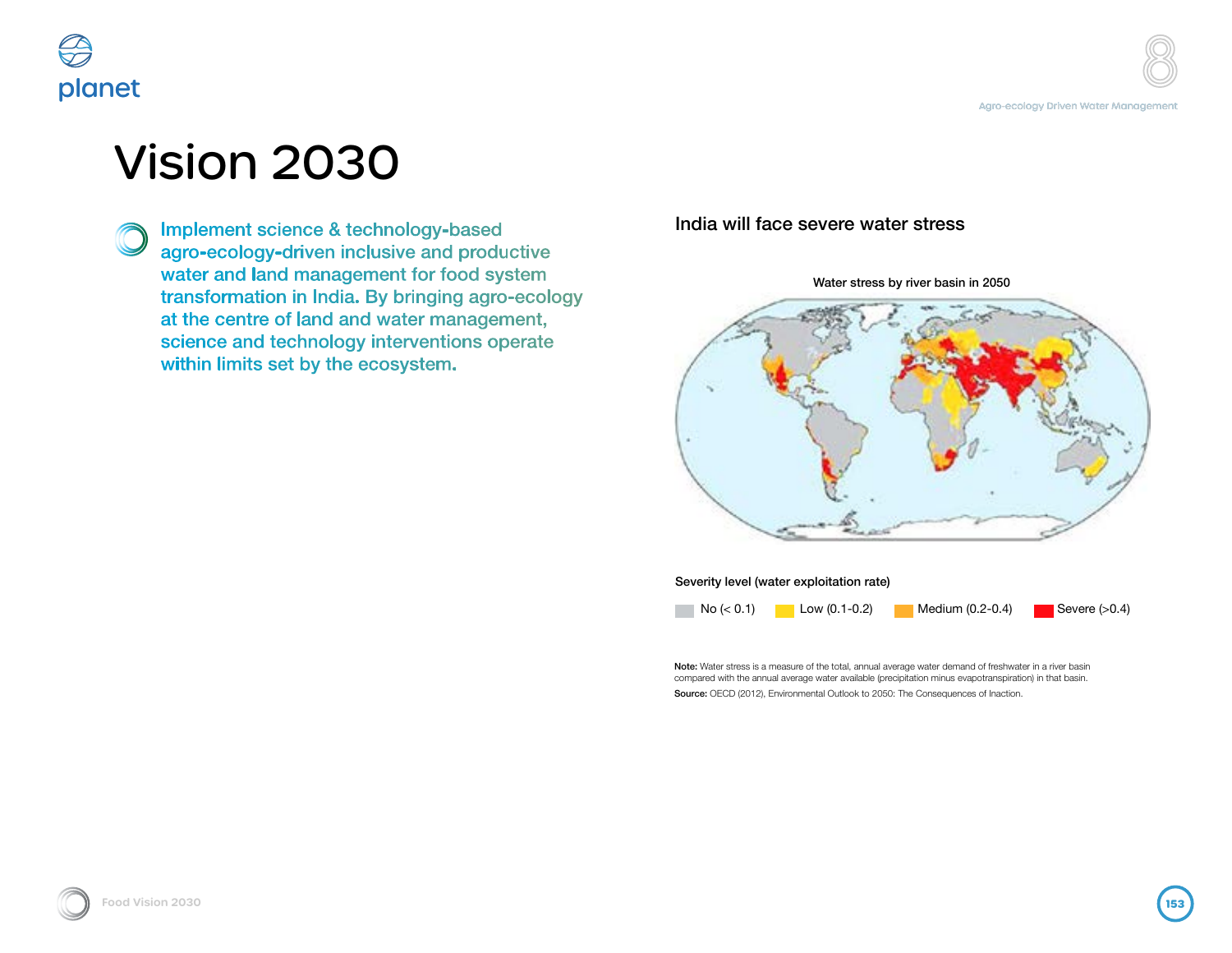

### Pathways



Integrate water policy within other policies such as energy and food considering the water-energy-food nexus.

Set up irrigation management fund to finance private players to take up irrigation reform and canal maintenance.

Use MGNREGA as a tool for channeling public investment in the water infrastructure.

Develop incentives for farmers to move towards crops requiring lesser water.

Adopt mechanisms like MSPs along with market-based price incentives and base marketing and branding campaigns on the efforts put on water saving.

Evolve a concept wherein market prices are aligned with the water footprint of products. Adopt the concept of social MSP whereby farmers growing low water-requiring crops are compensated in terms of higher prices. This can be seen as a payment for the ecosystem services (ESS) rendered by them.

Explore a market development for crop diversification with an enhanced role of private sector players. In this context, Farmer Producer Organisations (FPOs) can play an important role.

Implement financial mechanisms for water use efficiencies like Jal Samruddhi in Maharashtra or Haryana's direct cash transfers for shifting to low water-requiring crops.

Look at ongoing projects, digital interventions, and capacity-building initiatives to draw learnings from these for upscaling and replication.

Use an area or landscape-based approach for subsidizing the micro irrigation systems.

**Food Vision 2030 154 Food Vision 20304**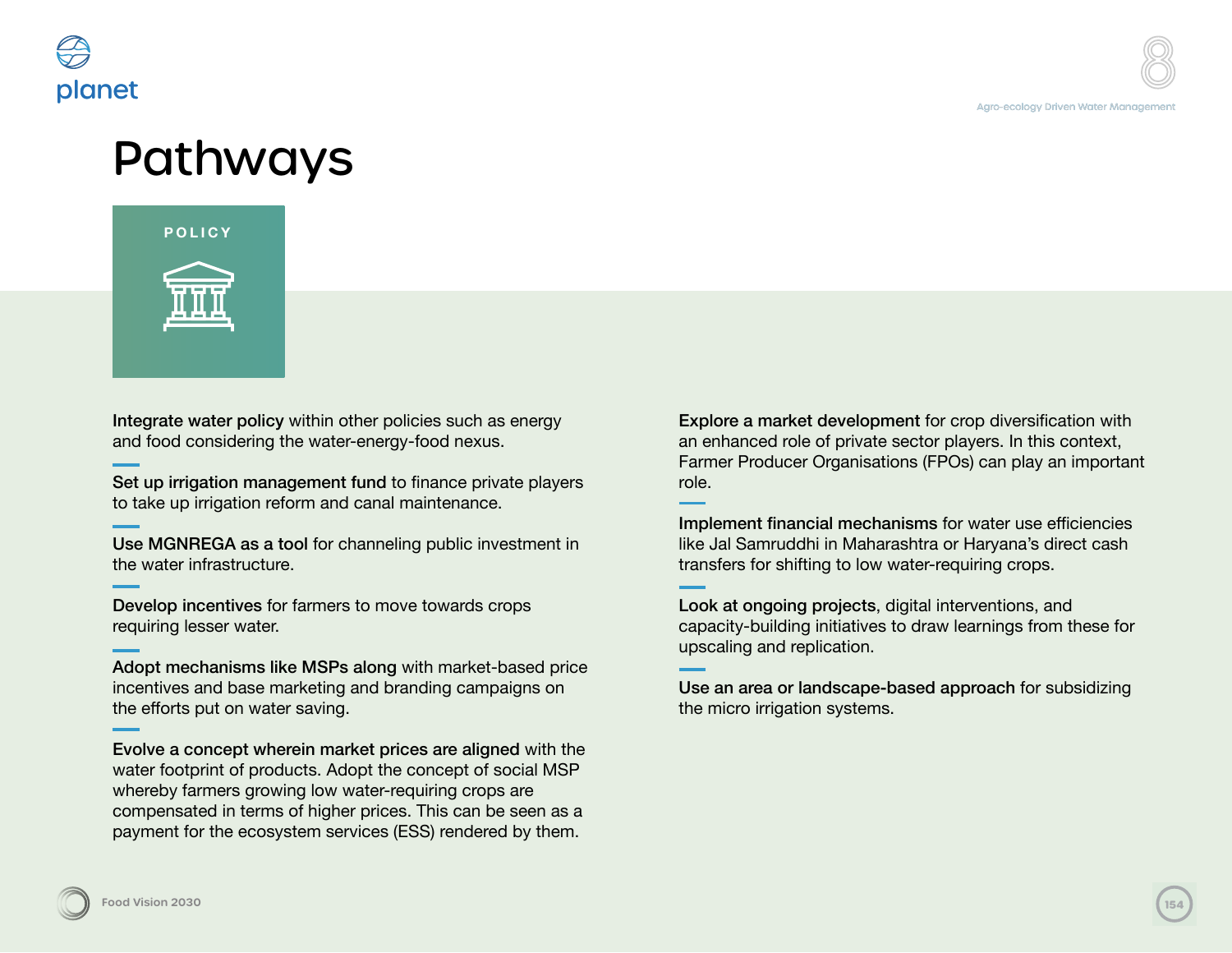

### **Pathways**

#### **IMPLEMENTATION**



Increase the irrigation efficiency in agriculture through systems like micro irrigation or public and private partnerships.

Promote PPP models around irrigation infrastructure.

Support further research on micro-irrigation systems.

Take up irrigation management of canal commands to cover the IPC-IPU gap.

Realign cropping patterns with agroecology-based practices to reduce the water footprint in agriculture.

Realign crops and crop varieties based on the agro-climatic regions.

Enhance farmer's coverage by diversifying the system of public procurement MSP and extending it as support for farmers to grow less favoured crops in rainfed regions.

Link the public distribution to food-based entitlement programmes such as Integrated Child Development Services and provision of noon meals in schools. This could go a long way in reducing the nutritional poverty of the most vulnerable.

Emphasise the importance of water budgeting with a focus on water reuse and recycling.

Recognise soil moisture and utilize it as a tool for reduced water use. Ground irrigation scheduling on soil moisture and other measures to improve soil health.

Promote water-saving methods and technologies such as Direct Seeding of Rice (DSR), pre-monsoon sowing, etc.

Enhance the area under micro-irrigation technologies such as drips and sprinklers.

Develop financial mechanisms and incentives.

Provide affordable finance for sustainable solutions within the banking sector. The "Umbrella Programme for Natural Resource Management (UPNRM)" project from GIZ & NABARD is an example of combing a hybrid model of loans and capacity building.

Finance the products through NBFCs.

Explore a blended approach of outcome-based financing around soil, water, climate, GHG emission transitions together.